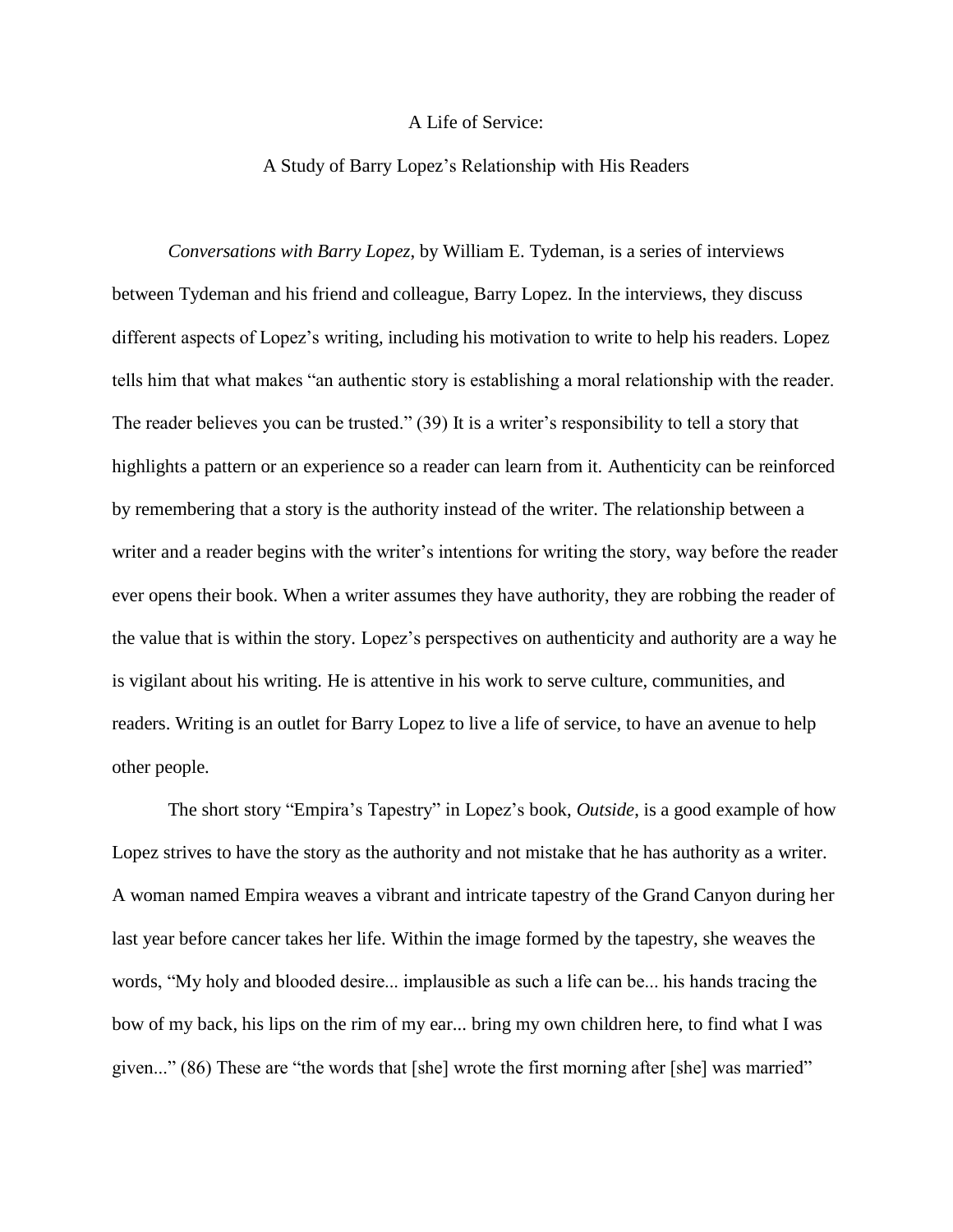(84). Of all the memories Empira could have shared with her friend in the story or thought about for hours while creating the tapestry, she chooses to recreate the image that she remembered vividly from her childhood. "I never forgot its breadth, how delicate the colors of the rocks and the sky and the trees were that hung in it. I wanted to fill that space up, to be inside it like a bird, graceful, rising, falling, flying long, winding spirals from the rim to a landing far below." (84) Empira encounters the landscape when she was a child in the Grand Canyon with her parents and brothers.

The intimate details about Empira's time at the Grand Canyon allow me to visualize her experience. Lopez's description of a place goes beyond observing. He explains how the character interacts with a landscape through her wanting to be like a bird, to fill the space, instead of simply describing what she sees.

When I read "Empira's Tapestry," I was able to feel Empira's emotional connection with the landscape. I felt like I was part of the story instead of a spectator. Lopez offers a story and doesn't tell the reader how to interpret it, which lets me follow Empira through her last parts of her life.

Lopez mentions writing about his sexual abuse to Tydeman in an interview in *Conversations with Barry Lopez*. The interview led me to read Lopez's essay published in 2013, "Sliver of Sky." It is an essay recounting the sexual abuse he went through as a child. Why did he decide to write the story after years of struggling with addressing these childhood memories? He found himself connected to many other people that were abused as children. In the essay, Lopez describes his struggles that many other victims go through with their sexual identity. He was "haunted by a sense of contamination, a feeling that [he] had been rendered worthless as a man because of what [he] had done" (Lopez).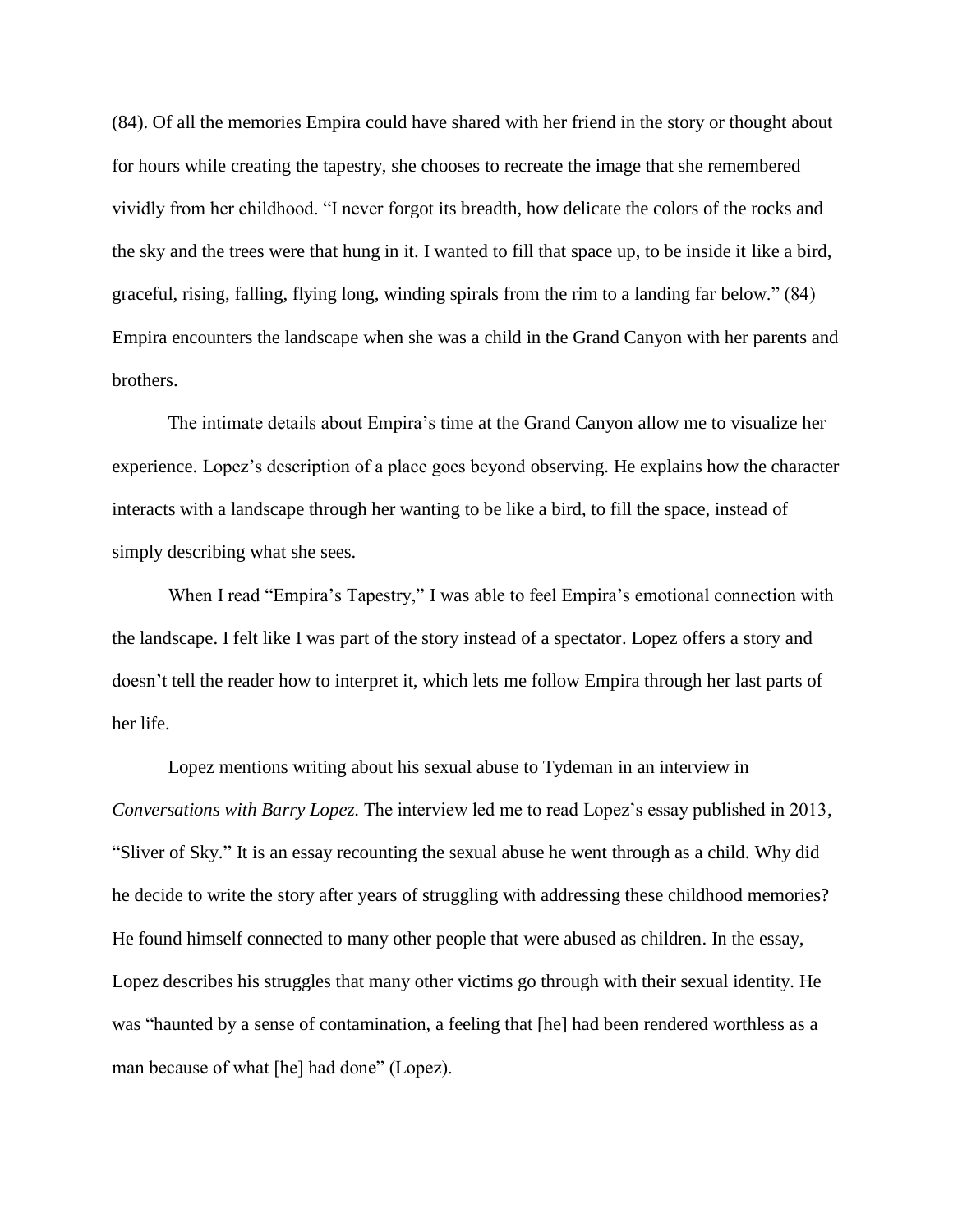In an NPR interview with Terry Gross on the talk show, "Fresh Air," Lopez explains why he wanted to write about such a traumatic time in his life. He said that he become impatient by newspaper articles suggesting that victims "were most interested in was winning a financial judgment or in punishing." He thought that "what you [would] really want is for somebody to believe what happened, to take you at face value and not to manipulate you in a courtroom." The time after the abuse is longer than the abuse itself. In his essay, Lopez says that he thought the act of the abuse would be the most horrific, when it was "the enduring horror that [he] had learned to accommodate brutalization." Through his experience and his story, Lopez said that he was able to "empathize with another person's nightmare." He told Gross, "in order to write about it in the way that I thought I had to, which is, in the end it's not about me, it's about us." On the NPR internet page for Lopez's interview, there are over 100 comments in reply. One of which states, "So grateful for this man and his courage to tell a too common story." Many of the comments exclaimed thank you to Lopez, and I'm sure many more were said by readers that didn't comment. This is one of the many examples of how Lopez lives a life of service.

The Sowell Family Collection is housed here, at Texas Tech University. It is an assemblage of papers, manuscripts, and more about several natural world writers. Within the collection are journals, pictures, correspondents, and other objects that follow Lopez's life. In a draft for a speech for the Oregon Book Awards in 1997, Lopez wrote about a meeting he had in Australia with several writers around the world. "We were all concerned for the fate of the reader" and "none of us felt we were authorities on anything except perhaps our own experience and our vision of that experience. Our common question seemed to be: How can we help?" The focus of the group was centered on the writers "trying to define the nature of community in the wake of the destruction wrought by colonialism, and in the face of what might be called hyper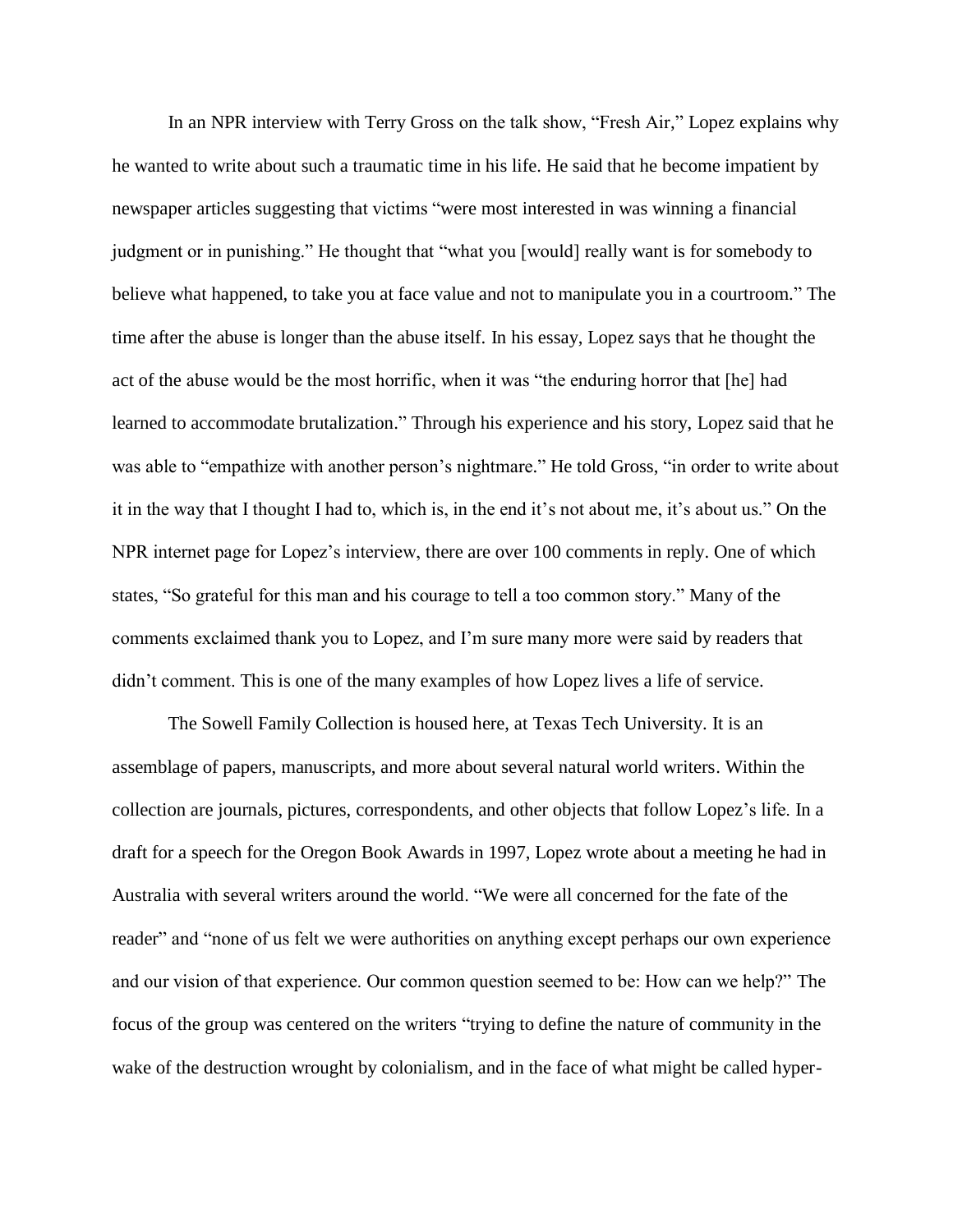capitalism." Lopez actively takes the writer's role in society into account by writing stories to benefit people he knows and also ones he will never meet in communities around the world. He says that modern capitalism has an "emphasis on separating the individual consumer from the inclusive structure of the family." Lopez writes to connect parts of unravelling communities together around the world through their shared experiences. He strives to know "how [he] can make [an] individual not feel stripped of dignity and a sense of self-worth" (Barry Lopez Speaking Engagement Papers 1971-1999 and undated, Box 1, Folder 37).

Lopez offers people stories about incredible and terrible experiences without them ever having to live through it in effort to help them. As a writer, he seeks to write about an event so a reader can feel like they are experiencing it firsthand, to learn what other people go through or that they're not alone in their experiences. He has a gift that, as he says, can't be taught, because no one has the power to change the reason why a person writes. (Barry Lopez Speaking Engagement Papers 1971-1999 and undated, Box 1, Folder 22). A writer can either understand that a story is the authority or falsely assume that they have the authority to change details to make their own story instead of the real one. His beliefs to leave authority with a story and bring together communities reinforce and guide his pursuance of helping others.

Reading Lopez's stories, I am emotionally invested in the landscapes and characters he recounts or creates. His stories make me feel vulnerable, even though I have never lived through the same events as him or his characters. As I read, I feel an intimate connection, like I am walking with a close friend or remembering a fond memory. Like Lopez, I want to be able to write about my life in a way to help other people feel that they're not alone. Barry Lopez uses his valuable talents as a writer to live a life of service for his readers.